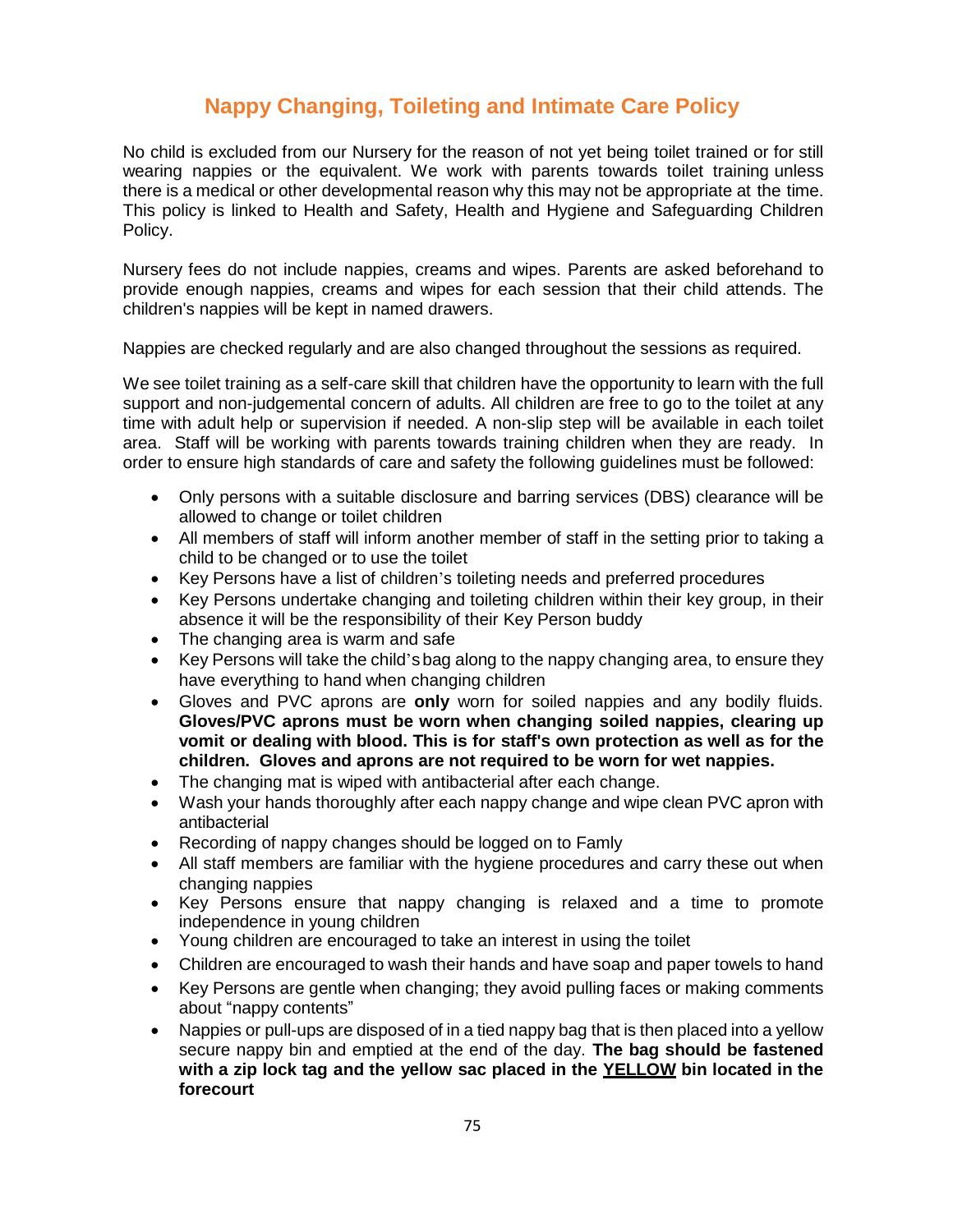Any clothing that has been soiled will be bagged for the parents to take home. If young children are left in wet or soiled nappies/clothes whilst in the setting, this may constitute neglect and will be a disciplinary matter. We have a duty of care towards children's personal needs

## **Potty/training Seat Procedure**

- Always make sure you have everything you need before starting
- Always make sure children are not allergic to any products
- Always wear disposable gloves and apron provided when supervising a potty/training seat
- Be aware of child's independence skills
- Wipe down potty with anti-bacterial spray and place on floor
- Talk with the child if appropriate, respect child's dignity and modesty
- Flush contents down the toilet
- Always spray the potty/training seat with antibacterial spray when finished
- Always discard the disposable gloves and apron in the external bins when finished
- Always wash your hands using the antibacterial soap provided; encourage children to wash hands so that good hygiene practices are started

## **Intimate Care**

At Little Pumpkins Nursery, we believe that all children need contact with familiar consistent carers to ensure they grow and develop socially and emotionally. At times children need to be cuddled, encouraged, held and offered physical reassurance.

Intimate care routines are essential throughout the day to meet the basic needs of children. This includes nappy changing, supporting children with toileting, changing clothes, giving first aid treatment and specialist medical support, when required.

We wish to ensure the safety and welfare of the children during intimate contact routines and safeguard them against any potential harm as well as ensuring the staff member involved is fully supported and able to perform their duties safely and confidently. We aim to support all parties through the following action:

- Promoting consistent and caring relationships through the Key Person system in the Nursery and ensuring all parents understand how it works
- Ensuring all staff undertaking intimate care routines have suitable enhanced DBS checks
- Training all staff in the appropriate methods for intimate care routines and arranging specialist training where required, i.e. first aid training, specialist medical support
- Inductions for all new staff to ensure they are fully aware of all Nursery procedures relating to intimate care routines
- Ensuring children are given privacy during intimate care routines whilst balancing this with the need to safeguard children and staff. No nappies will be changed or intimate routines will take place behind closed doors
- Following up procedures with meetings and appraisals to identify any areas of development
- Ensuring all staff have an up to date understanding of safeguarding/child protection and how to protect children from harm. This will be identifying symptoms of abuse and how to raise concerns as set out in the safeguarding policy